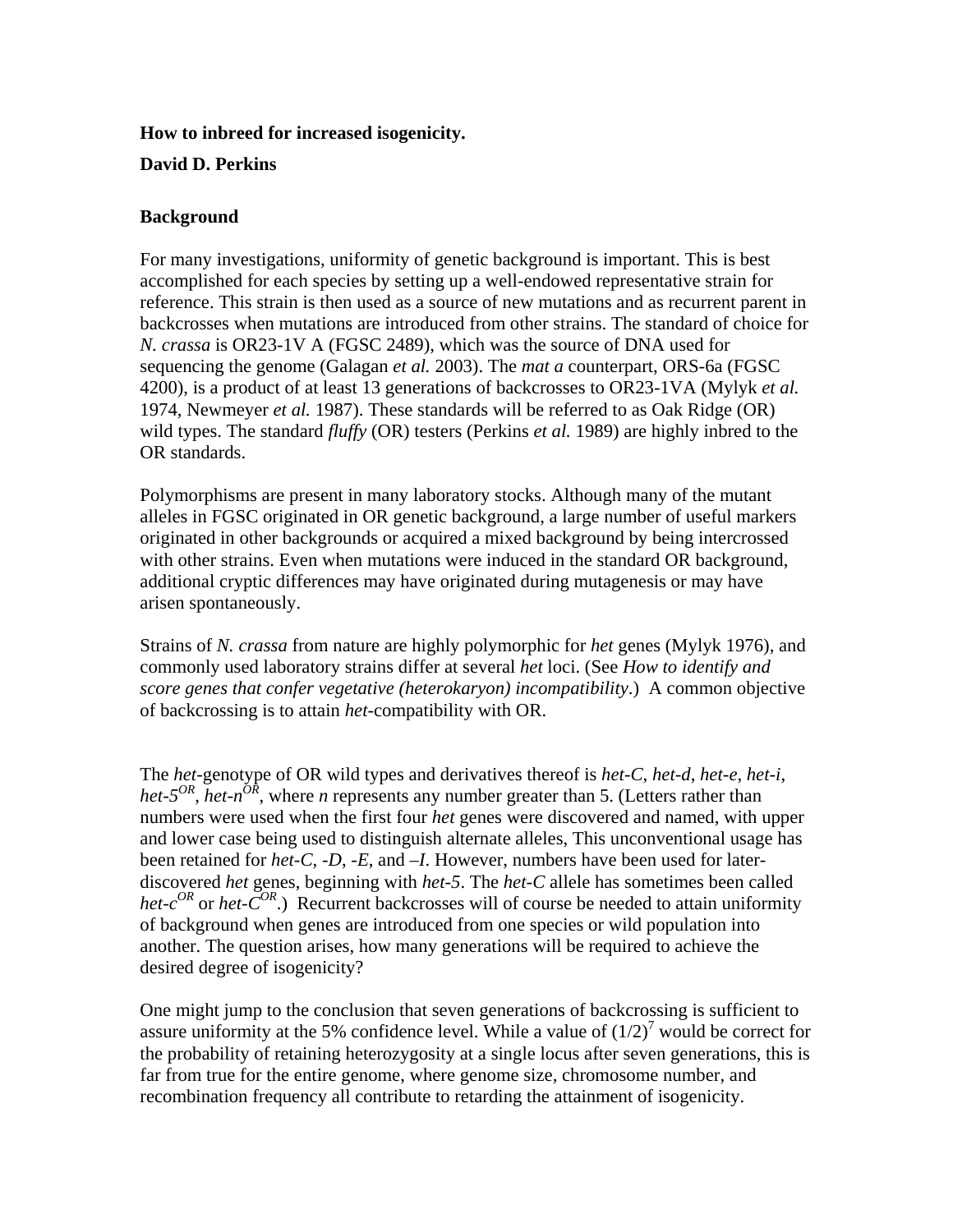Heterogeneity persists mostly in tracts of various length.

In a heterothallic fungus such as *N. crassa*, heterozygosity at the mating type locus is compulsary for crossing, while crossing over creates patches in the autosomes that are of independent origin ('allogenic'; heterozygous in crosses). Leslie (1981) has made a rigorous analysis, providing formulas for calculating the fraction of the genome expected to have been rendered homozygous in each recurrent generation. Thus, even after 10 generations of recurrent backcrossing to the same mating type in *N. crassa*, 2% of the genome is likely to remain allogenic. More than 95% of this diversity is accounted for by a 20 map-unit long allogenic tract containing the mating type locus.

The downside to inbreeding in a heterothallic species such as *N. crassa* is that genes leading to ascus abortion become fixed. Consequently, 'bubble asci' with eight tiny aborted ascospores are abundant in crosses between the *mat A* and *mat a* OR standards or between strains that are highly inbred to them (Raju *et al.* 1987). Because bubble-ascus abortion is nonselective with respect to ascospore genotype, genetic ratios are not affected in the surviving progeny. There is no shortage of mature viable asci in bubbleascus crosses, and occurrence of bubble asci does not affect genetic analysis. The bubble-ascus phenomenon can therefore be ignored for most purposes.

# **Procedure**

When backcrossing is to a fixed parent, progress toward isogenicity is most rapid in early generations. A single cross may be enough to obtain progeny that are heterokaryoncompatible. Two or three generations of backcrossing may suffice to rid a new mutation of major unwanted background differences that were acquired during mutagenesis. Many more generations will be required when genes are being introgressed from another species. Careful quantitative studies of recombination or gene expression will also dictate that strains be backcrossed extensively. Leslie's formulas can be used to estimate progress toward isogenicity at each generation.

The labor involved in backcrossing is minimal. Elapsed time is the main problem. Generation time can be reduced to less than 3 weeks by having plates or slants of the recurrent parent ready to fertilize as soon as progeny of each generation are available.

The convention for recurrent crosses to the same standard strain is to call haploid progeny of the first generation 'f<sub>1</sub>'. Progeny of  $f_1 x$  standard are called  $b_1$ ; progeny of  $b_1 x$  standard,  $b<sub>2</sub>$ , etc.

# **References**

J. E. Galagan, S. E. Calvo, K. A. Borkovich, E. U. Selker, *et al.* 2003. The genome sequence of the filamentous fungus *Neurospora crassa*. Nature 422: 859-868.

Leslie, J. F. 1981. Inbreeding for isogeneity by backcrossing to a fixed parent in haploid and diploid eukaryotes. Genet. Res. 37: 239-252.